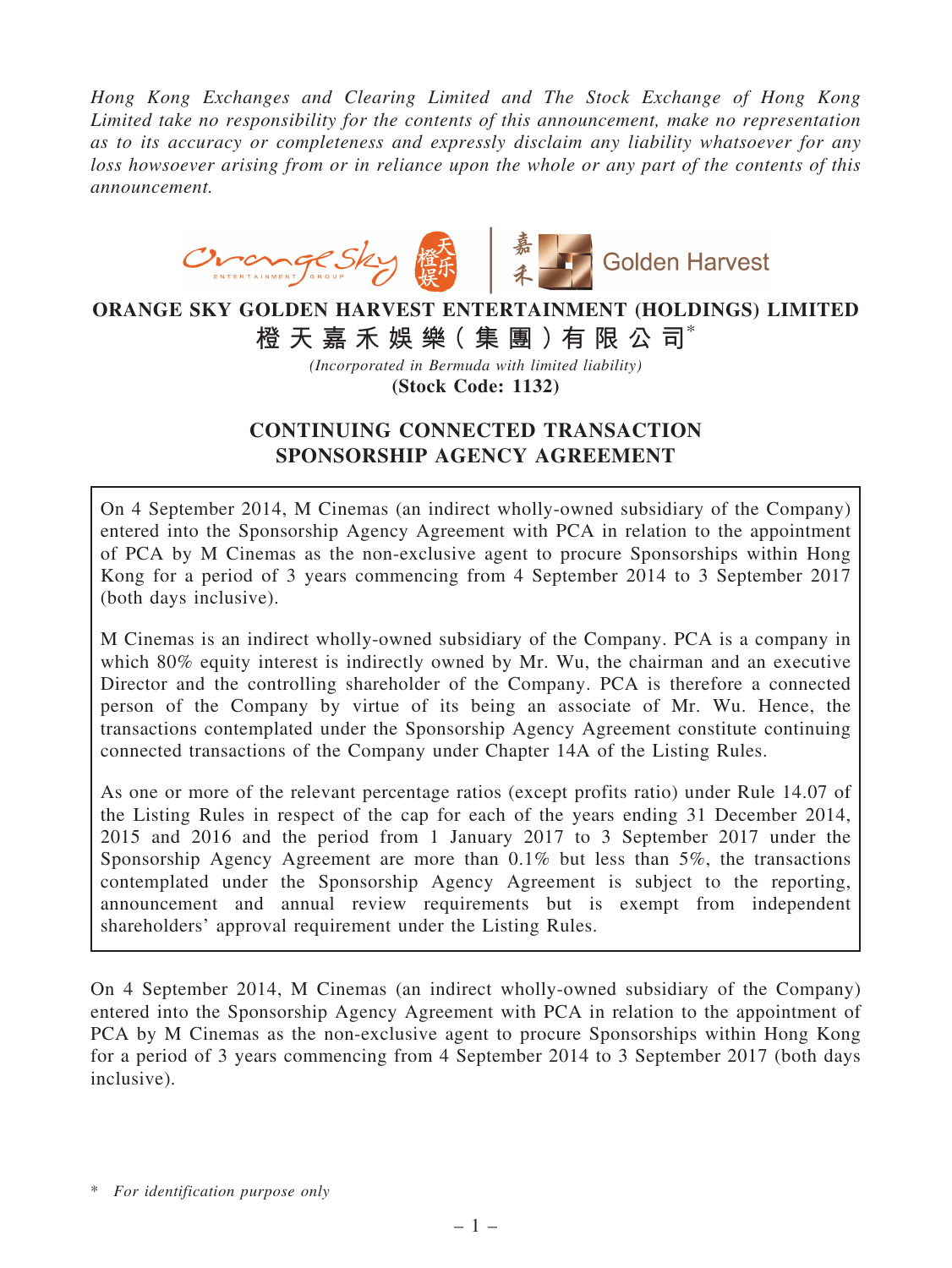The transactions contemplated under the Sponsorship Agency Agreement constitute continuing connected transactions of the Company under the Listing Rules. The principal terms of the Sponsorship Agency Agreement are as follows:

## SPONSORSHIP AGENCY AGREEMENT

| Date:                  | 4 September 2014.                                                                                                                                                                                                                                                                                                                                                                                                                                                                                                                                                                                                           |
|------------------------|-----------------------------------------------------------------------------------------------------------------------------------------------------------------------------------------------------------------------------------------------------------------------------------------------------------------------------------------------------------------------------------------------------------------------------------------------------------------------------------------------------------------------------------------------------------------------------------------------------------------------------|
| Parties:               | M Cinemas, an indirect wholly-owned subsidiary of the<br>Company.                                                                                                                                                                                                                                                                                                                                                                                                                                                                                                                                                           |
|                        | PCA, a connected person.                                                                                                                                                                                                                                                                                                                                                                                                                                                                                                                                                                                                    |
| Subject matter:        | PCA shall, during the term of the Sponsorship Agency<br>Agreement, be appointed as a non-exclusive agent of M<br>Cinemas to procure Sponsorships for the films to be<br>exhibited during the Term within Hong Kong. PCA and<br>M Cinemas may, from time to time and as necessary,<br>enter into separate sponsorship agreement(s), with or<br>without individual sponsor(s), for implementation of the<br>Sponsorship Agency Agreement. The terms of such<br>sponsorship agreement(s) will be governed by the<br>Sponsorship Agency Agreement and as such will not<br>constitute as new category of connected transactions. |
| Term:                  | For a period of 3 years commencing from 4 September<br>2014 to 3 September 2017 (both days inclusive).                                                                                                                                                                                                                                                                                                                                                                                                                                                                                                                      |
| Fee and payment terms: | PCA shall pay to M Cinemas a sponsorship fee<br>representing 70% of the gross sponsorship revenue<br>generated out of the sponsorship agreement(s) from the<br>Sponsorships within Hong Kong. Payment of the<br>sponsorship fee by PCA to M Cinemas will be settled<br>by way of cash transfer within 45 days after PCA's<br>receipt of M Cinemas' invoice(s), or such other<br>manners as agreed by the parties and in accordance<br>with the agreed timing and manner as specified in the<br>sponsorship agreement(s) to be entered into between<br>PCA and M Cinemas and, if required, the individual<br>$sponsor(s)$ .  |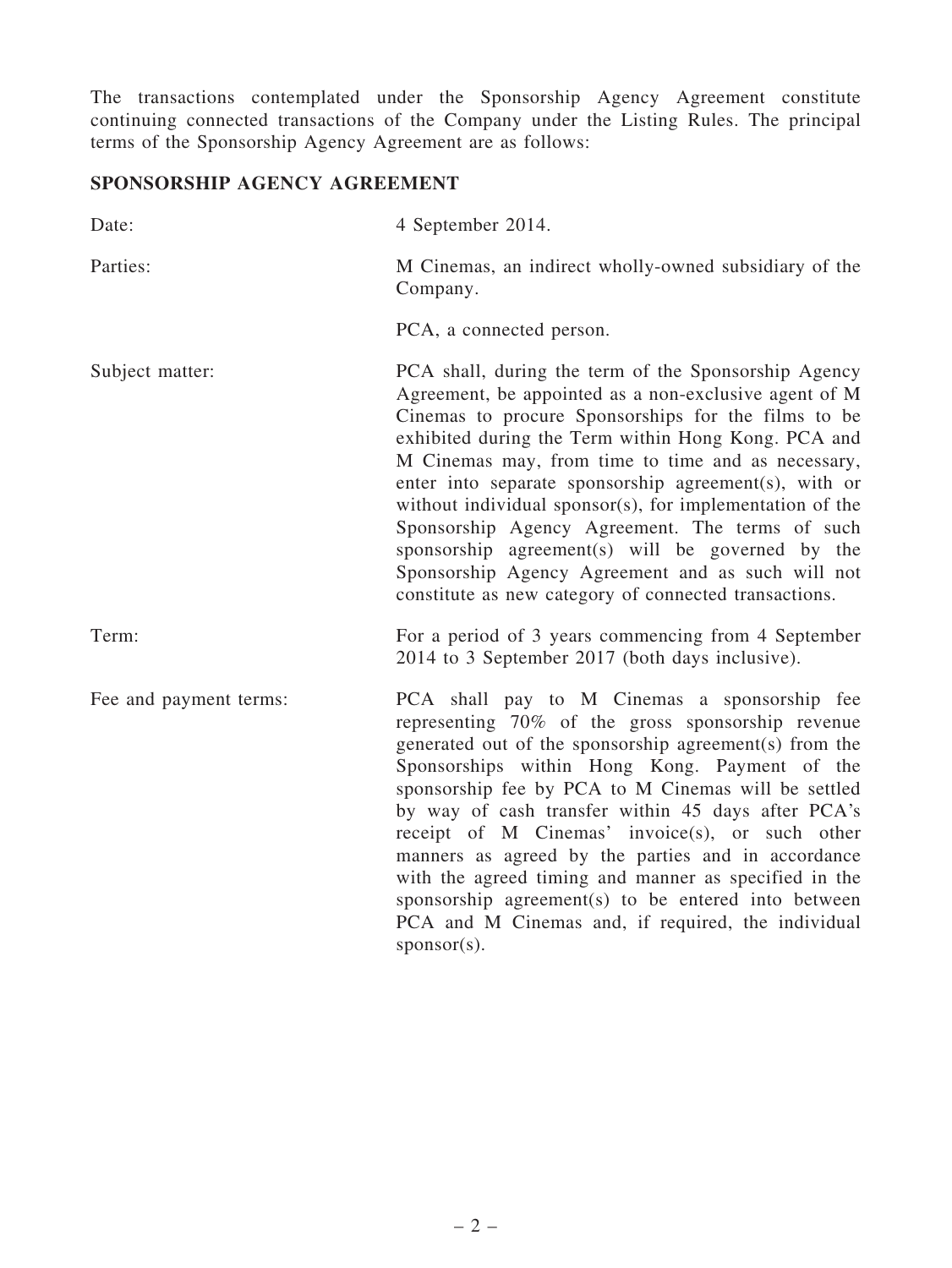### HISTORICAL AMOUNTS AND PROPOSED CAPS AND BASIS OF DETERMINATION

For the year ended 31 December 2013 and the seven months ended 31 July 2014, the sponsorship fees received from PCA by the Group were approximately HK\$998,900 and HK\$690,000 (unaudited), respectively. Up to the date of this announcement, as each of the relevant percentage ratios (except profits ratio) in respect of the sponsorship fees calculated pursuant to Rule 14.07 of the Listing Rules was less than 0.1%, such transactions were de minimis transactions exempt from the reporting, announcement and independent shareholders' approval requirements under the Listing Rules.

The transactions contemplated under the Sponsorship Agency Agreement are expected to be of a recurrent nature and will occur on a regular and continuing basis in the ordinary and usual course of business of M Cinemas and PCA. To regulate the procurement of Sponsorships for the films to be exhibited within Hong Kong between PCA and M Cinemas, the Company proposes to set caps in respect of the sponsorship fees receivable from PCA under the Sponsorship Agency Agreement for the years ending 31 December 2014, 2015 and 2016 and the period from 1 January 2017 to 3 September 2017 at HK\$32,000,000, HK\$32,000,000, HK\$32,000,000 and HK\$21,000,000 respectively.

The sponsorship fees payable under the Sponsorship Agency Agreement is determined based on arm's length discussion and is no less favourable than those offered to the Group by independent third parties from provision of similar services. In determining the caps in respect of the sponsorship fees receivable from PCA under the Sponsorship Agency Agreement, the Company has taken into account a number of factors, including the past performances of Sponsorships, upcoming films to be exhibited within Hong Kong, the anticipated growth in Sponsorships and hence the growth trends of the sponsorship fees to be generated from Sponsorships. Given that the growth in the sponsorship fees from Sponsorships is market-driven in nature which is considered to be difficult for the Company to estimate, the Board believes that it is reasonable to set the caps in manner set out above, so as to allow more room for further expansion of the sponsorship fees from Sponsorships between PCA and M Cinemas, to enable the Group to take full benefit of the growth in Sponsorships and to maximise the Group's revenue generated from Sponsorships.

#### REASONS FOR, AND BENEFITS OF, ENTERING INTO THE SPONSORSHIP AGENCY AGREEMENT

PCA engages and is proficient in the business of sourcing advertisements for cinema operators in Hong Kong. It possesses a large base of valuable advertisers. M Cinemas operates and manages cinemas to exhibit movies and other related business in Hong Kong. Therefore, the Board is of the view that PCA can help M Cinemas to source the Sponsorships to be launched at the Group's cinemas in Hong Kong. The appointment of PCA as an agent (on a non-exclusive basis) to procure the Sponsorships will enable the Group to maintain and develop its long-term relationship with PCA and in turn provide an important source of revenue in terms of Sponsorships for the Group.

The Board considers that it will be to the benefit of the Group to enter into the Sponsorship Agency Agreement.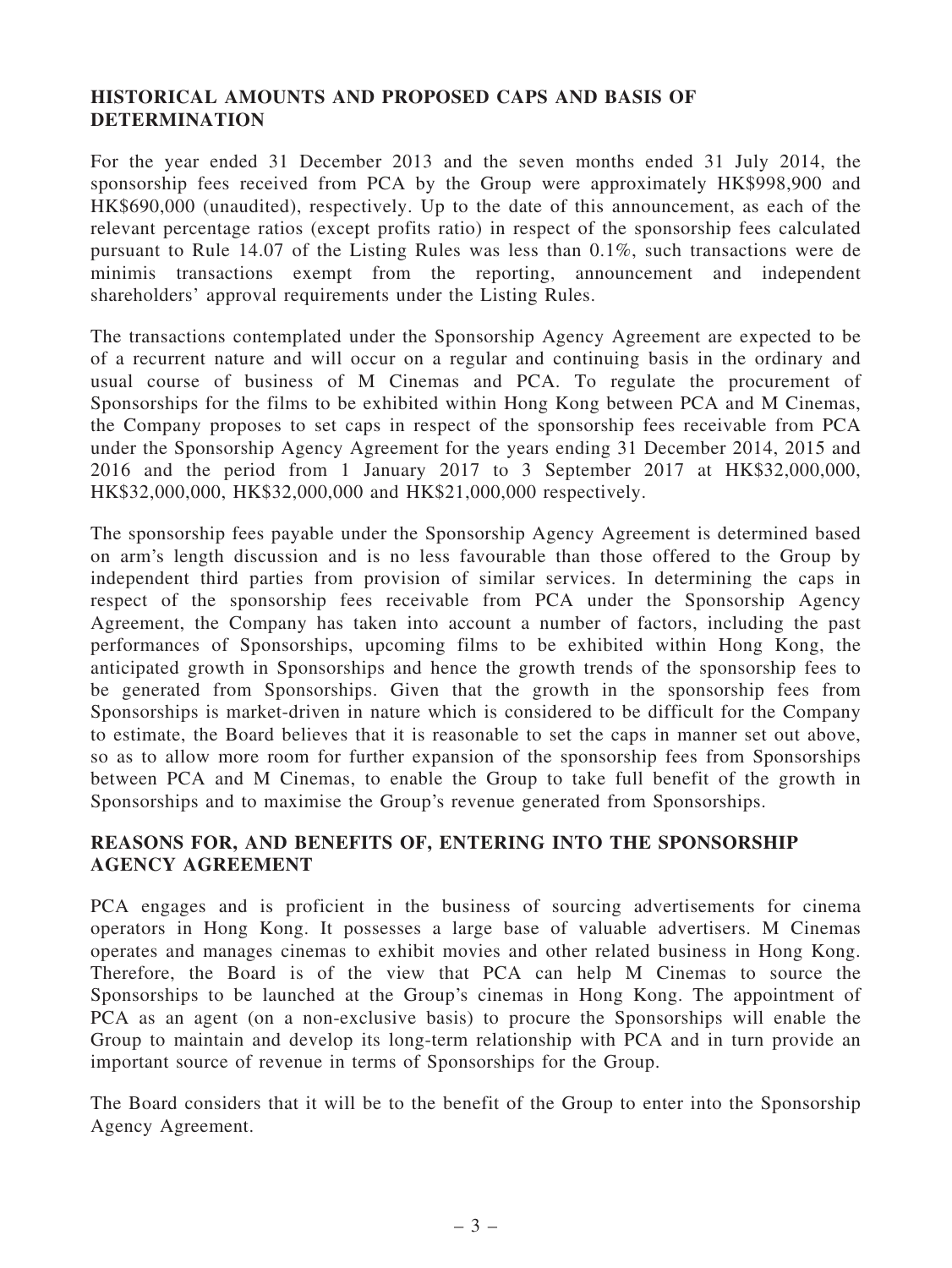### PRICING POLICY AND CONTROL MEASURES

The Directors and senior management of the Company will monitor closely and review regularly the transactions on Sponsorships contemplated under the Sponsorship Agency Agreement. The Company will adopt a series of control measures and endeavour to maintain, in relation to the transactions on Sponsorships, the independence of the Company, the fairness of the terms of the transactions, and the right of the Company to obtain agency service for Sponsorships from independent third parties other than PCA.

The control measures to be taken by the Company include:

- (a) the transactions contemplated under the Sponsorship Agency Agreement will be conducted on a non-exclusive basis.
- (b) the finance department of the Company is responsible for the information gathering and monitoring of those connected transactions. The Company will carry out reference checking on the sponsorship fees of the similar Sponsorships offered by at least two other agencies to ensure that the Sponsorships being procured is/are at a higher rating (within the same industry) and sponsorship fee.
- (c) the Company will strictly review the sponsorship agreements made pursuant to the Sponsorship Agency Agreement and that PCA shall be required to, on or before the 6th day of each calendar month during the term of the Sponsorship Agency Agreement, provide M Cinemas with a monthly report setting forth details of the Sponsorships that concluded for the preceding month.
- (d) the independent non-executive Directors and the Company's external auditors will review annually the enforcement status of the agreements, in order to review the fairness and reasonableness of the terms of the transactions on Sponsorships with PCA.

#### VIEW OF THE BOARD

The Directors (including the independent non-executive Directors) are of the view that the Sponsorship Agency Agreement has been entered into in the ordinary and usual course of business of the Group, is on normal commercial terms (on arm's length basis) and that the terms are fair reasonable and in the interests of the Company and its shareholders as a whole. Further, having taken into consideration the fact that the sponsorship fee to be generated from Sponsorships is market-driven in nature and may vary significantly depending on the prevailing market condition, the Directors (including the independent nonexecutive Directors) also consider that the Sponsorship Agency Agreement are in the interests of the Company and its shareholders as a whole.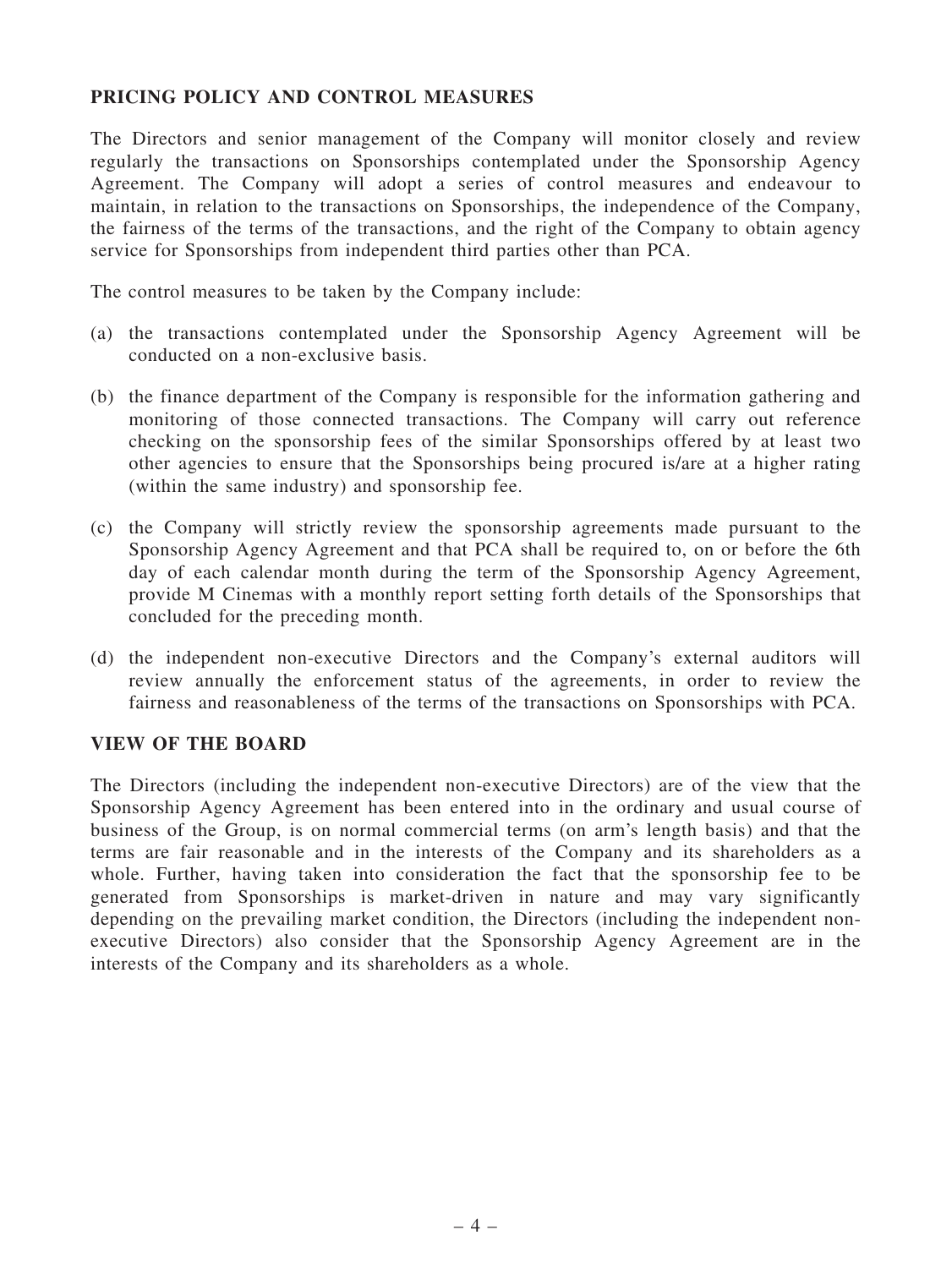## INFORMATION REGARDING THE COMPANY, M CINEMAS AND PCA

## The Company

The Company is a company incorporated in Bermuda with limited liability, the shares of which are listed on the Main Board of the Stock Exchange.

The principal business activities of the Group are in production, financing, distribution and theatrical exhibition of motion pictures. As of 4 September 2014, the Group operates 80 cinemas with 592 screens across the PRC, Hong Kong, Taiwan and Singapore and is a leading distributor in the region.

#### M Cinemas

M Cinemas is a company incorporated in Hong Kong and an indirect wholly-owned subsidiary of the Company.

## **PCA**

PCA is a company incorporated in Hong Kong and 80% of its equity interest is indirectly owned by Mr. Wu, the chairman and an executive Director and the controlling shareholder of the Company. The principal activity of PCA is to provide distribution and agency services for advertisements.

### LISTING RULES IMPLICATIONS

PCA is a company in which 80% equity interest is indirectly owned by Mr. Wu, the chairman and an executive Director and the controlling shareholder of the Company. PCA is therefore a connected person of the Company by virtue of being an associate of Mr. Wu. Accordingly, the transactions contemplated under the Sponsorship Agency Agreement constitute continuing connected transactions of the Company pursuant to Chapter 14A of the Listing Rules.

As one or more of the relevant percentage ratios (except profits ratio) under Rule 14.07 of the Listing Rules in respect of the cap for each of the years ending 31 December 2014, 2015 and 2016 and the period from 1 January 2017 to 3 September 2017 under the Sponsorship Agency Agreement are more than 0.1% but less than 5%, the transactions contemplated under the Sponsorship Agency Agreement is subject to the reporting, announcement and annual review requirements but is exempt from independent shareholders' approval requirement under the Listing Rules.

Mr. Wu is the chairman, an executive Director and the controlling shareholder of the Company. Ms. Wu Keyan (also being an executive Director) is the sister of Mr. Wu and therefore an associate of Mr. Wu under Chapter 14A of the Listing Rules. In view of their interests above, Mr. Wu and Ms. Wu Keyan have abstained from voting on the relevant board resolutions for approving the Sponsorship Agency Agreement. To the best knowledge, information and belief of the Directors having made all reasonable enquiries, none of the Directors (other than Mr. Wu and Ms. Wu Keyan) has material interest in the transaction contemplated under the Sponsorship Agency Agreement and none of them is required to abstain from voting on the relevant board resolutions.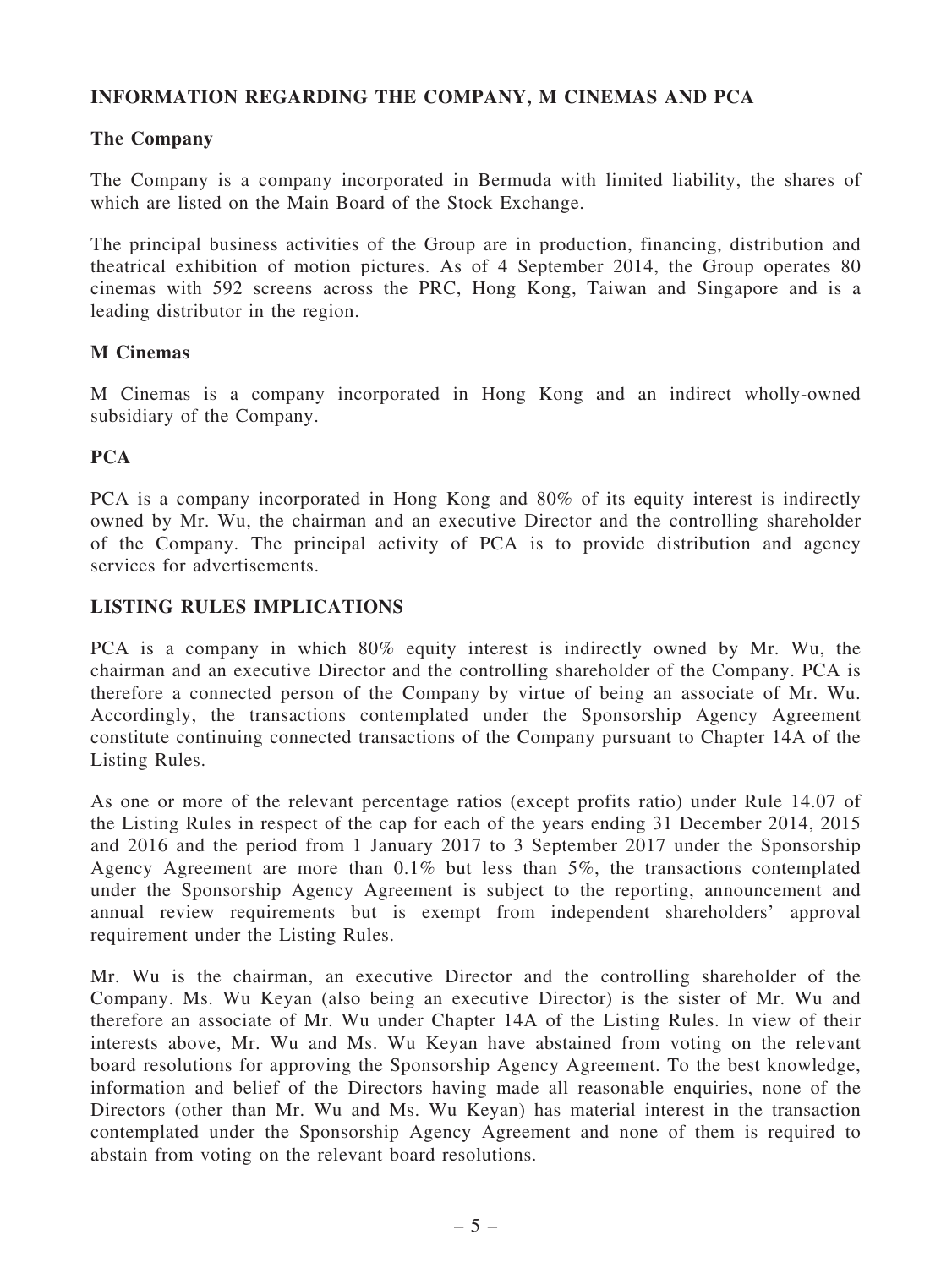## DEFINITIONS

In this announcement, unless the context otherwise requires, the following terms have the following meaning when used herein:

| "Board"         | the board of Directors                                                                                                                                                                                                                                                                       |
|-----------------|----------------------------------------------------------------------------------------------------------------------------------------------------------------------------------------------------------------------------------------------------------------------------------------------|
| "Company"       | Orange Sky Golden Harvest Entertainment (Holdings)<br>Limited, a company incorporated in Bermuda with limited<br>liability, the shares of which are listed on the Main Board of<br>the Stock Exchange                                                                                        |
| "Director(s)"   | the director(s) of the Company                                                                                                                                                                                                                                                               |
| "Group"         | the Company together with its subsidiaries                                                                                                                                                                                                                                                   |
| "HK\$"          | Hong Kong Dollars, the lawful currency in Hong Kong                                                                                                                                                                                                                                          |
| "Hong Kong"     | The Hong Kong Special Administrative Region of the PRC                                                                                                                                                                                                                                       |
| "Listing Rules" | The Rules Governing the Listing of Securities on the Stock<br>Exchange                                                                                                                                                                                                                       |
| "M Cinemas"     | M Cinemas Company Limited, a company incorporated in<br>Hong Kong and an indirect wholly-owned subsidiary of the<br>Company                                                                                                                                                                  |
| "Mr. Wu"        | Mr. Wu Kebo, the chairman, an executive Director and the<br>controlling shareholder of the Company and is interested in<br>an aggregate of approximately 65.24% of the total issued<br>share capital of the Company as at the date of this<br>announcement                                   |
| "PCA"           | Advertising Limited,<br>Panasia<br>Cinema<br>a a<br>company<br>incorporated in Hong Kong and 80% of its equity interest is<br>indirectly owned by Mr. Wu                                                                                                                                     |
| "PRC"           | The People's Republic of China, which for the purpose of<br>this announcement excludes Hong Kong, Taiwan and Macao                                                                                                                                                                           |
| "Sponsorships"  | events featuring sponsor's brands, products, services and/or<br>promotional activities and include but is not limited to the<br>form of "product implant into the film", "promotional<br>video production", "brand's image promotion", "product<br>sponsor" and "screen advertisement", etc. |